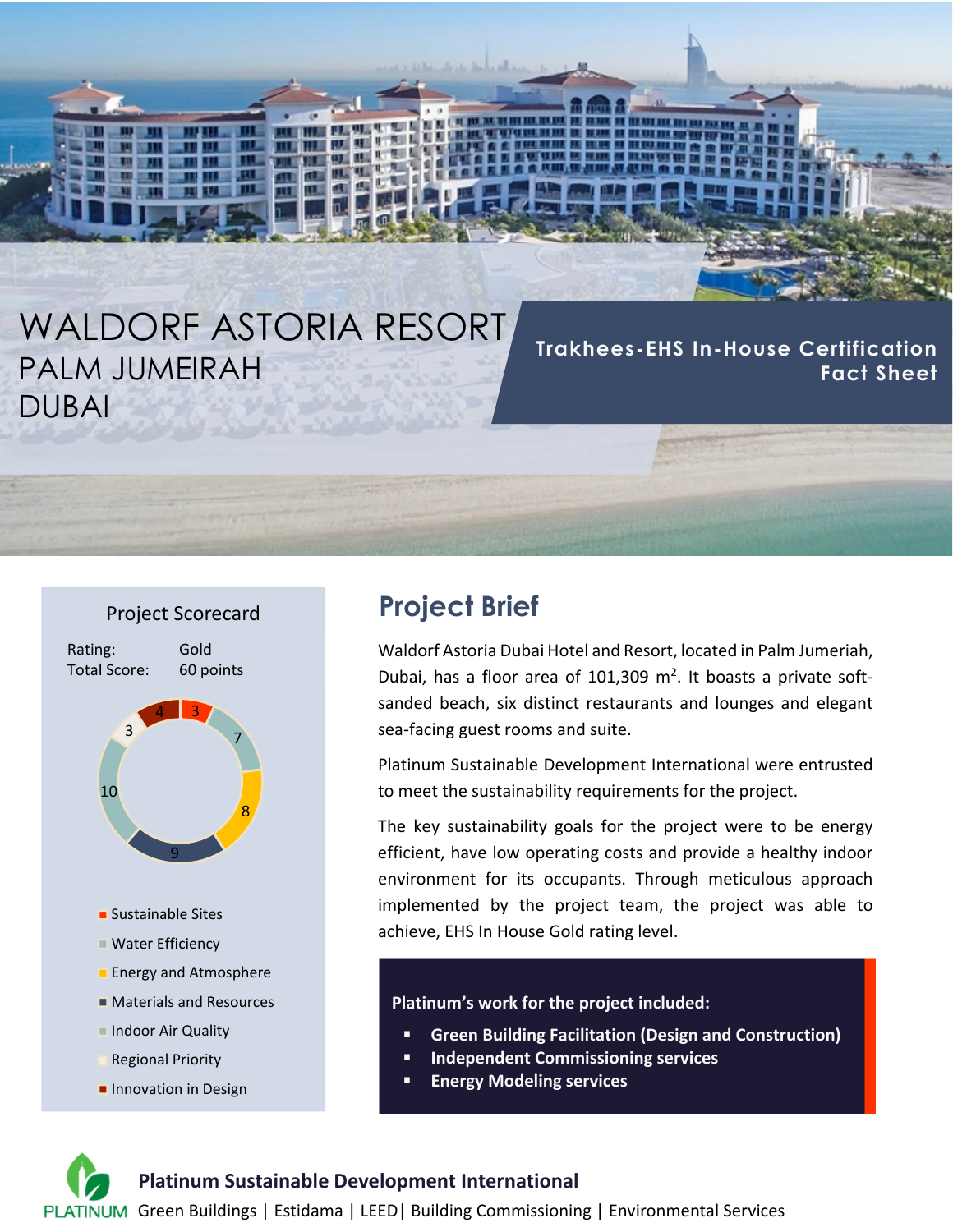# **Overview of Key Green Building Features**

# **Energy Efficiency**

Platinum's team facilitated various design charrettes with Client, Architects & MEP Engineers, to ensure the green building requirements and high‐performance features are effectively incorporated for the project.

By carrying out energy modeling simulation and analysis, various energy conservation measures were explored. These measures were further optimized, to ensure the project was **26% more energy efficient** when compared to ASHRAE standards. This was achieved by:



- Insulated wall and roof elements with u- value of 0.074 Btu/hr ft<sup>2</sup> F and 0.044 Btu/hr ft<sup>2</sup> F respectively
- Thermally efficient glazing units with u- value of 0.3 Btu/hr  $ft<sup>2</sup>$  F and 0.22 SHGC
- Installation of Energy efficient Fan coil units (FCUs) and AHUs with Variable Frequency Drive (VFDs) and Energy efficient lighting systems
- Use of air quality monitors to enhance energy efficiencies in parking garage ventilation system
- Installation of Solar PV, which contributed to 5% of total energy cost



**Platinum Sustainable Development International** PLATINUM Green Buildings | Estidama | LEED| Building Commissioning | Environmental Services